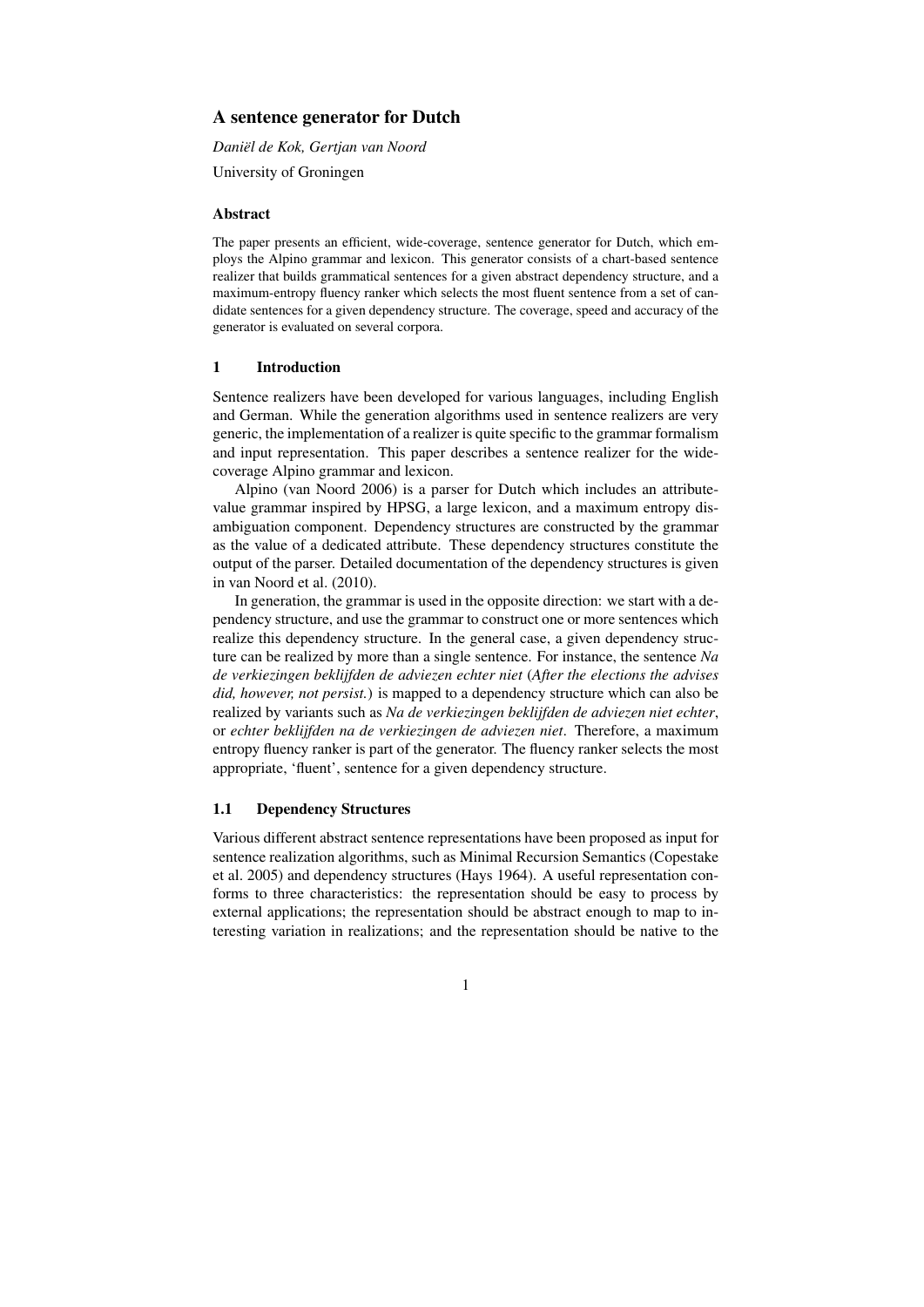grammar and lexicon.

Dependency structures can be argued to conform to these three characteristics. There is plenty previous work based on dependency structures, such as sentence compression (De Kok 2008), machine translation (Lin 2004), and sentence fusion (Marsi and Krahmer 2005), demonstrating its usability. Dependency structure is also native to the Alpino grammar and lexicon.

For the sentence realizer, we use the same dependency structure as created by the Alpino parser, except that we remove information about word order and word inflection. Words are represented in the dependency structure by their root forms, plus optional additional POS-tag information to select for a specific reading. The POS-tag information is presented by attributes such as *pos* with values *verb, noun, . . .* , and *num* with values *sg,pl*. Underspecification of such attributes in the input is possible. For instance, leaving out the attribute for number (*num*) for a noun might realize the noun in singular or plural.

## 2 Sentence realization

#### 2.1 Representation of dependency structures

The attribute-value grammar underlying Alpino constructs dependency structures by means of unification. Dependency structures are represented by attribute-value structures. A category such as *np* has a special attribute *dt* which represents its dependency structure.

The attribute-value structure representation includes information of the head word of that dependency structure, as well as attributes such as *su, obj1, obj2, mod, det* for each of its dependents (subject, direct object, secondary object, modifier, determiner). If there can be multiple dependents of the same type (e.g. for modifiers), a list-valued attribute is used. A special atomic value is used to represent the lack of a dependent of a particular type. For instance, if the input does not contain a direct object dependency, then the value of the attribute *obj1* will be the atom *nil*.

Consider, for example, the dependency structure in Figure 1(a). The word *adviezen* (*advises*, represented by the root *advies*) has one dependent, *de* (*the*) with the relation *det*. The word *beklijven* (*to persist*) is represented by the root *beklijf*, and takes the dependency structure associated with *advies* as its subject. This dependency structure is represented by the attribute-value structure shown in Figure 1(b). In this structure we only list the attributes which have a value different from the special value *nil*.

Sentences are realized using a bottom-up chart generator. The generator assumes that grammar rules contain the attribute-value structure of the mother node, and a list of attribute-value structures for each of the daughter nodes. Moreover, one of the daughters is identified as the head of the rule (typically a daughter is selected as the head if its dependency structure is equal to the dependency structure of the mother). The chart generator is described in Section 2.2.

In order that the generator constructs partial analyses that are realizing the input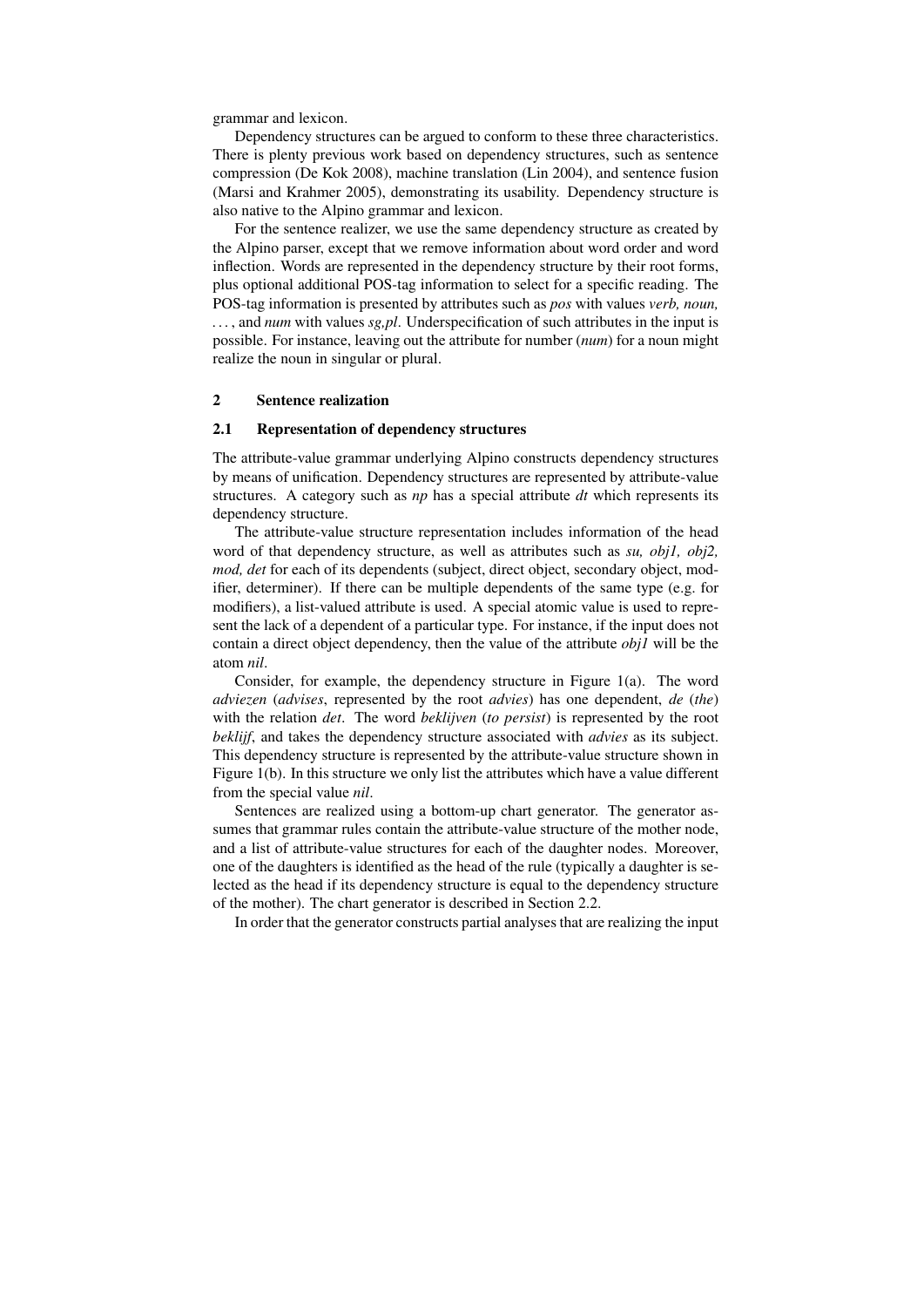

Figure 1: (a) Dependency tree and (b) attribute-value structure for *De adviezen beklijven.*

dependency structure, top-down guidance is crucial. Top-down guidance requires that every category considered during generation contains a dependency structure which unifies with a part of the input dependency structure. Top-down guidance is explained in more detail in Section 2.3.

During generation, partial realizations are packed in a realization forest for efficiency. Full realizations can be extracted from the packed representation, potentially using the fluency model described in Section 3 to extract only the best possible realization(s). Packing and unpacking are described in Section 2.4 and Section 2.5.

### 2.2 Chart generation

Chart generation (Shieber 1988, Kay 1996) closely resembles bottom-up chart parsing. A bottom-up chart parser builds derivations bottom-up from the words, chart generation also starts from the words. However, since the ordering of the words is yet to be determined, the worst-case time complexity of chart generation is exponential rather than cubic. This worst-case scenario is observed in practice when we consider modifiers: if a word has  $k$  modifiers, often  $2^k$  orderings are admitted by the grammar. Still, chart generation is a relatively efficient algorithm, since partial analyses are constructed only once.

The algorithm schema of chart generation is simple: new edges are put on an agenda. During every iteration, the generator processes one edge from the agenda, and attempts to combine it with edges from the chart. This may lead to new edges. After an edge is processed, it is removed from the agenda and placed on the chart.

An edge represents a grammar rule that is partially or fully completed. Completion here means the process of filling daughter slots. We use two types of edges: *inactive edges* that have all daughters completed and *active edges* that have uncompleted, *active*, daughter slots. An active edge contains the attribute-value structure of the mother of a rule, and the list of attribute-value structures of the active daughters of a rule. An inactive edge only contains an attribute-value structure for the mother node.

During initialization, all relevant lexical entries are added as inactive edges to the agenda, as well as all mother categories of rules without any daughters (epsilon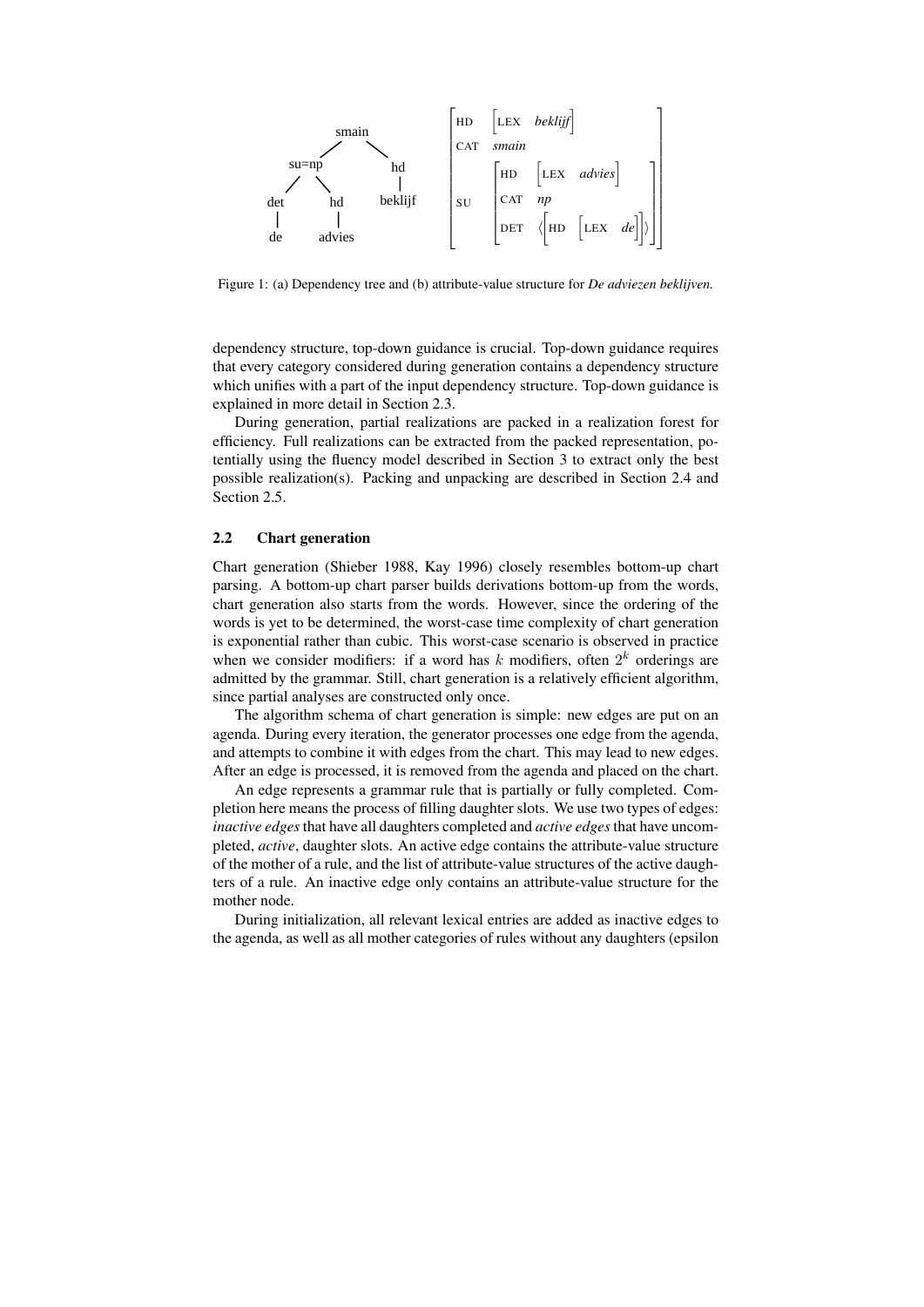rules).

When an active edge is processed, the chart is inspected for an inactive edge whose attribute-value structure unifies with the active daughter. Processing an inactive edge involves the same mechanism: find an active edge on the chart such that its active daughter unifies with the inactive edge. In addition, an inactive edge can be used to initialize an active edge if there is a grammar rule with a head daughter that unifies with the inactive edge.

If an edge on the agenda has been processed in all possible ways, it is removed from the agenda and put on the chart. Generation ends when the agenda is empty. Inactive edges with a dependency structure which equals the input dependency structure represent successful realizations.

#### 2.3 Top-down guidance

When chart generation is finished, we are only interested in those derivations where the resulting dependency structure equals the input dependency structure. The input dependency structure constitutes our top-down information. During processing, we only need to construct edges which can be part of a derivation which leads to this input dependency structure.

Since the Alpino grammar is highly lexicalized, top-down information can be enforced in a very efficient manner. The dependency structure of the left handside of a rule is built up by unification on the basis of the dependency structures of each of the daughters of the right hand side, in such a way that all dependency information in lexical items ends up as a part of the dependency structure of the top node of the derivation tree. As a consequence, it is possible to 'inject' expected dependency information in the attribute-value structure of the lexical items.

Note that this mechanism is related to Shieber's semantic monotonicity requirement (Shieber 1988), but not identical. In our case, we do assume, as in (Shieber 1988), that the grammar exhibits the monotonicity requirement with respect to dependency structure. But we exploit this requirement one step further: the 'semantics' of a lexical entry is *instantiated* with part of the goal 'semantics'. As a consequence, our bottom-up algorithm is more goal-directed.

As an example, consider the dependency structure given earlier in Figure 1(a). During initialization of the chart, lexical look-up is performed with the additional requirement that the value of *dt* unifies with 1(b) or with a sub-part of 1(b). This implies that only the words *de, advies, adviezen* and inflectional variants of the verb *beklijven* are selected during lexical look-up. Moreover, the dependency structure of those lexical entries is already instantiated with parts of the dependency structure of 1(b). For instance, the lexical entry for *beklijfden* is given in Figure 2(a). Top-down guidance results in the entry given in figure 2(b). The example is simplified for expository purposes.

In Figure  $2(a)$ , the attribute-value structure states that the subcat list (the attribute SC) of the verb contains a single entry which is identical to the subject (attribute SUBJ). The dependency structure associated with the subject is identical to the SU of the dependency structure of the verb. In addition, the verb can take an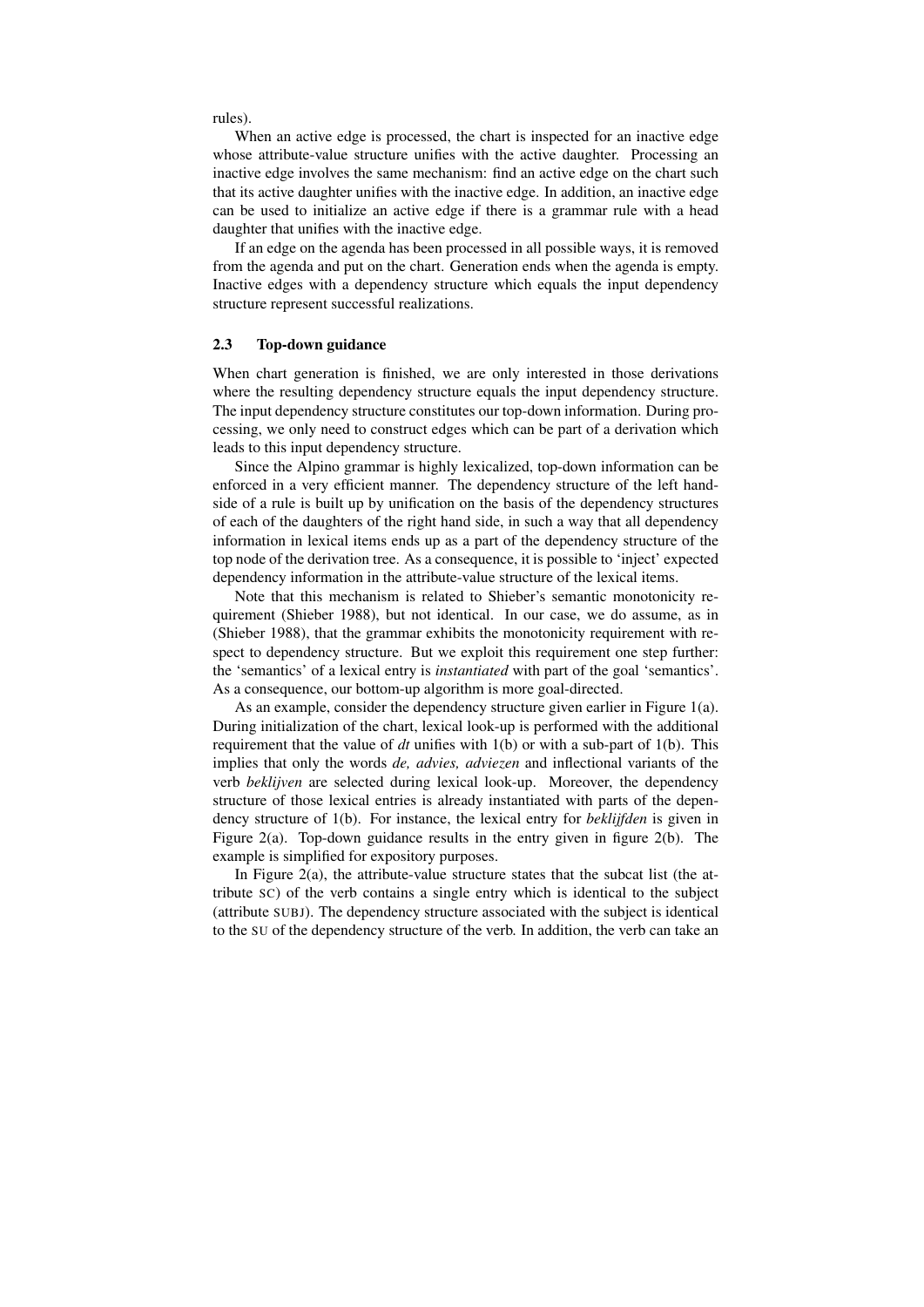

Figure 2: Attribute-value structure for *beklijfden* before (a) and after (b) top-down guidance.

arbitrary amount of modifiers. The pair of attribute CMODS and MODS are used to collect those modifiers in a derivation; CMODS contains the list of modifiers found so far, whereas MODS represents the complete list of modifiers.

In Figure 2(b), the dependency structure has been instantiated as a result of top-down guidance. Therefore, the verb can only combine with a subject which has a dependency structure associated with *de adviezen*. Moreover, the attribute value structure indicates that there cannot be a single modifier attached to the verb, nor any other dependents.

Top-down guidance not only prevents too many dependencies to be constructed, but it also enforces that all required dependencies are found. For instance, if the input contains a dependency structure of a verb with a subject and a direct object, then lexical look-up will typically not propose an attribute-value structure for the intransitive reading of that verb: that attribute-value structure will have, in the lexicon, the value *nil* for the attribute *obj1* which will not unify with the goal. Similarly, if the input contains a number of modifiers associated with a head, then, typically, maximal projections of that head with fewer modifiers are also ruled out, solving one of the problems raised in (Kay 1996).

Top-down guidance is thus achieved by instantiating each lexical entry with part of the dependency structure of the input. In addition, Shieber's semantic monotonicity requirement is enforced for other edges as well. A new edge is constructed only in case its dependency structure is unifiable with part of the dependency structure of the goal.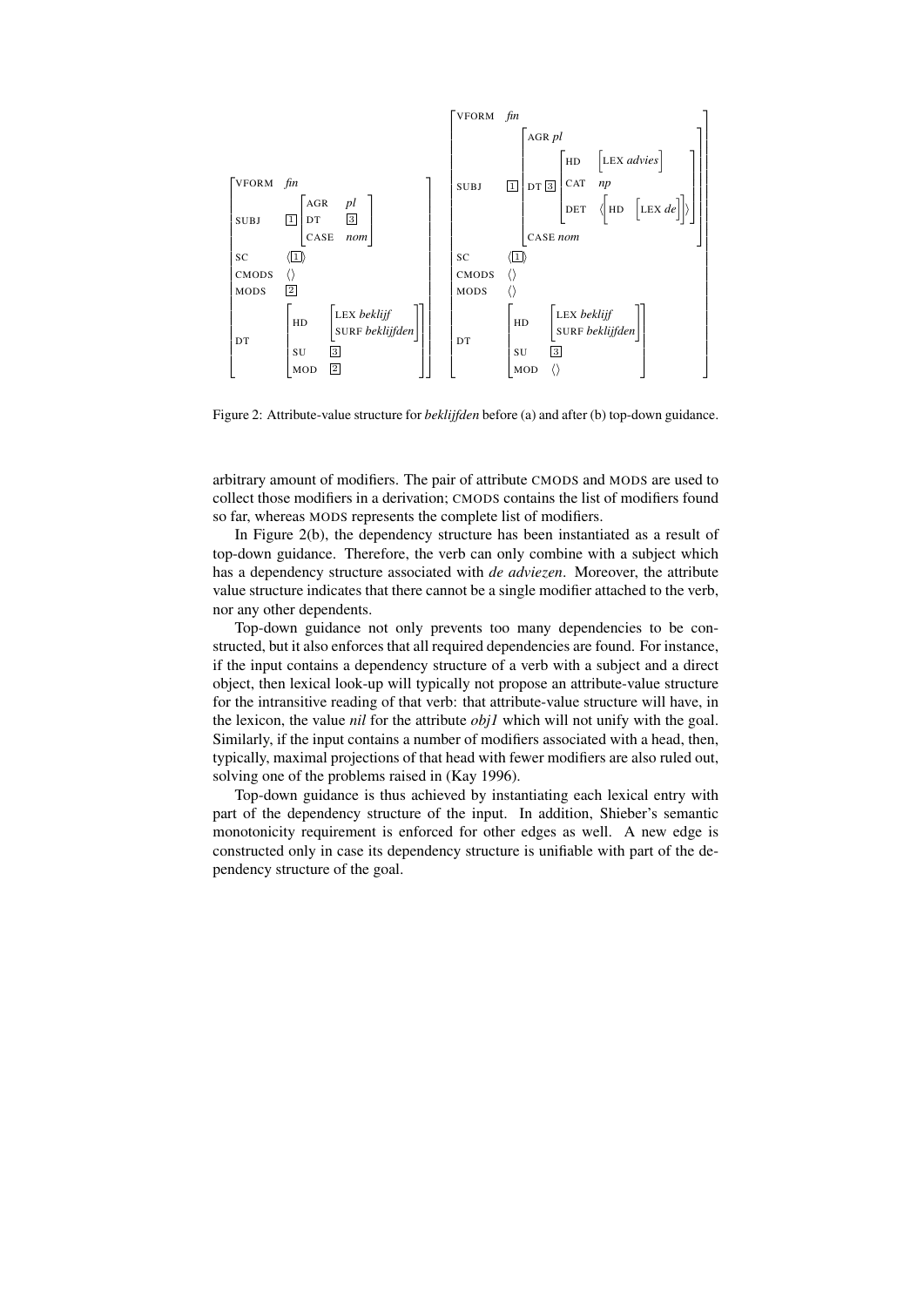## 2.4 Packing

For input with a high complexity the generation chart can grow enormously, while there may be many edges with the same attribute-value structure. For instance, the use of optional punctuation does not change an attribute-value structure, while it does introduce new edges for all allowed combinations of punctuation. Another source of growth of the chart are lexical items that have more than one valid inflection.

To compress the chart, we apply *packing*. In packing one inactive edge can represent multiple derivation histories with the same attribute-value structure. The history is represented by simple items, where each item is numbered by the inactive edge representing the item, and contains the identifier of the rule or lexical item used to construct the edge. In the case of a rule we also include a list of pointers to inactive edges that were used to fill the daughter slots of the rule.

For instance, the derivation history his(31,  $r$ (top start, [23,30])) represents one particular way the attribute-value structure of inactive edge *31* was constructed, by completion of the *top start* grammar rule using inactive edges *23* and *30*. Derivation histories representing terminal nodes contain lexical information, such as the root and the Alpino part of speech tag, rather than a list of inactive edge pointers.

Packing is performed when an inactive edge is completed. If an inactive edge is found on the chart with the same attribute-value structure, the history of the new inactive edge is added to the existing inactive edge. We have also experimented with forward-packing (where packing is applied when the new edge is subsumed by an inactive edge on the chart) and backward-packing (where the new edge subsumes an inactive edge on the chart). However, the benefits of both forms of packing did not outweigh the decreased performance caused by subsumption checking.

### 2.5 Unpacking

After chart generation, full and partial realizations can be retrieved (unpacked) from the packed forest. During unpacking, a derivation tree is created for these derivations. A full realization is represented by an edge with a top category and has a dependency structure that unifies with the target dependency structure. Derivation trees are constructed by expanding histories top-down. The algorithm for expanding a history recursively is shown in the following Prolog fragment:

```
unpack(Id,AttrVal,Tree) :-
   his(Id,His), unpack_his(His,AttrVal,Tree).
unpack his(r(RuleId,Ds),LHS,tree(LHS,RuleId,Trees)) :-
    grammar_rule(RuleId,LHS,RHS),
    unpack_ds(Ds,RHS,Trees).
unpack_his(l(Lex),AttrVal,Tree,tree(AttrVal,Lex,[])) :-
    lexical_entry(Lex,AttrVal).
```
unpack\_ds([],[],[]).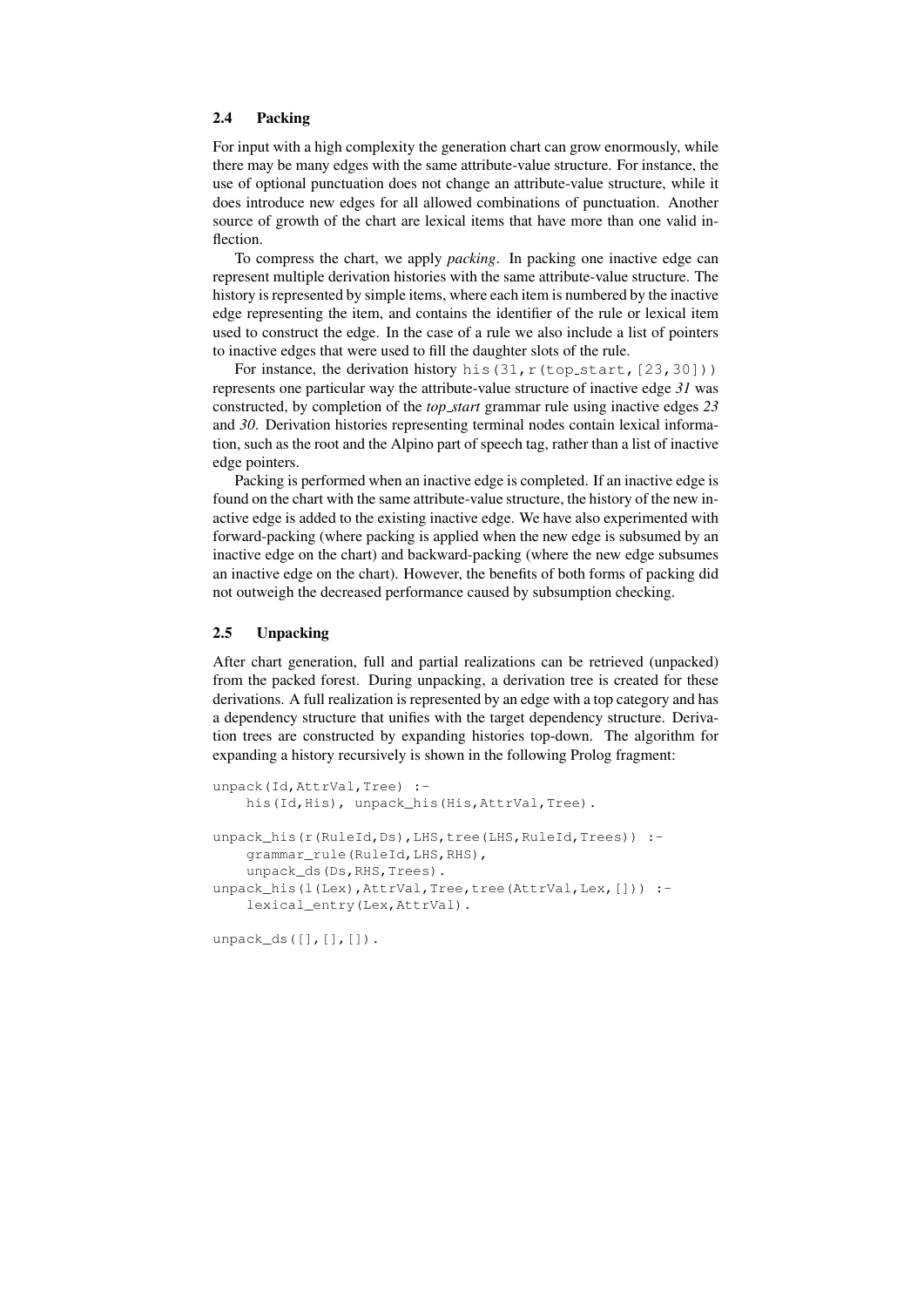unpack\_ds([Id|IdT],[AttrVal|AttrValT],[Tree|TreeT]) :unpack(Id,AttrVal,Tree), unpack\_ds(IdT,AttrValT,TreeT).

The unpack predicate retrieves a history with a particular identifier. The auxiliary unpack his predicate performs the actual unpacking. If the history represents a non-terminal, the unpack his predicate applies unpacking to all daughter identifiers. The attribute-value structure of the inactive edge is then reconstructed by retrieving the grammar rule, and completing the rule using the unpacked daughters. If the history represents a lexical node, we retrieve the attribute-value structure for this lexical node, and form a derivation tree leaf node.

Since multiple realizations can generally be generated for a dependency structure, there can be many realizations in the packed forest. Depending on the application, we may want to unpack all or a specified (N) number of realizations. We will use *N-best* unpacking to unpack a specific number of realizations, using a beam that retains only the most fluent realizations for histories representing maximal projections.

## 3 Fluency ranking

#### 3.1 Introduction

Often many different realizations can be generated for a given input. While all realizations are grammatical, if the grammar is not too permissive, they often differ greatly in fluency. For this reason, we constructed a fluency ranker to select the most fluent realization.

#### 3.2 Model

Different statistical models for fluency ranking have been proposed in the past, such as n-gram language models, maximum entropy models, and support vector machines (Velldal 2008). N-gram language models calculate the probability of a realization purely based on words, while maximum entropy models and support vector machines are linear classifiers that can integrate arbitrary features. Since feature-based models can integrate more information, they perform better than n-gram language models. As Velldal (2008) shows, maximum entropy models perform comparably to support vector machines for fluency ranking, while having a shorter training time. For this reason we use a maximum entropy model in our fluency ranker.

The principle of maximum entropy models is to minimize assumptions, while constraining the expected feature value to be equal to the feature value observed in the training data. In its canonical form, the probability of an event  $(y)$  within a context (x) is a log-linear combination of features ( $f_i$ ) and their weights ( $\lambda_i$ ) (Berger et al. 1996), normalized over all events in that context  $(Z(x))$ :

$$
p(y|x) = \frac{1}{Z(x)} \exp \sum_{i=1}^{n} \lambda_i f_i
$$
 (1)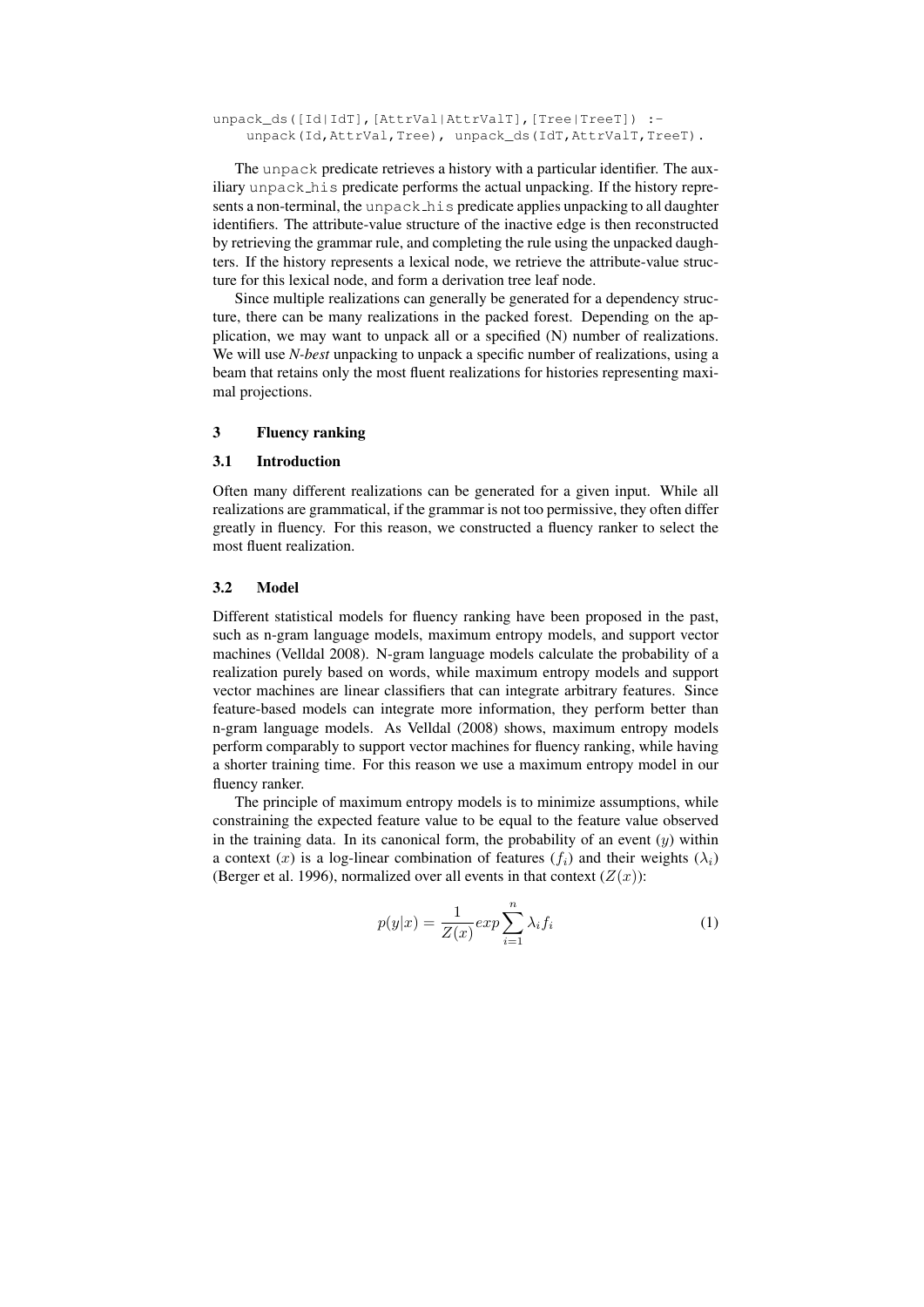The training process estimates optimal feature weights, given the constraints and the principle of maximum entropy. In fluency ranking, a dependency structure is a context, and a realization of that dependency structure is an event within that context.

In fluency ranking, we are not interested in the probabilities of the realizations of a given input, but in the ordering imposed by the probabilities. Since the normalization is constant for every realization given an input, we can simply calculate the linear combination of features and their values to assign a score to a realization:

$$
score(y) = \sum_{i=1}^{n} \lambda_i f_i
$$
 (2)

#### 3.3 Features

Since a maximum entropy model ranks realizations based on feature values, we have to settle on a set of features that can adequately describe characteristics of fluent sentences. Features for fluency ranking can be divided in two classes: (1) *output features* that describe aspects of the produced sentence, such as the frequency of a word n-gram in the sentence, and (2) *Construction features* that describe aspects of the process that constructed the sentence, such as the frequency of a particular rule being used to derive the sentence. Our current research does not integrate extra-sentential features.

Features can be hand-crafted or created by applying feature templates to training or evaluation data. A feature template can be seen as a function that has a derivation as its input and a set of features as its output. In the following two sections we describe the output and construction features that we use in our fluency ranker.

### 3.3.1 Output features

Currently, two output features are used, that represent auxiliary distributions (Johnson and Riezler 2000): trigram models for words and part-of-speech tags. For example, consider the sentence *de optische astronomie maakt gebruik van zichtbaar licht* (*the optical astronomy makes use of visible light*), and the corresponding sequence of part of speech tags (*determiner(de)..noun(het,sg,[])*).

We can use the word trigram model to estimate  $P_{word}(de..licht)$  and the tag trigram model to estimate  $P_{tag}(determine r(de)..noun(het, sg, []))$ . The logarithms of these probabilities then become the values of the *ngram word* and *ngram tag* features, respectively. As shown in Table 1, these values are multiplied by the weights of the features that were found during training of the maximum entropy model. If we have no other features, the score of this realization is then the sum of the weighted scores.

Both models are trained on newspaper articles from the Twente Nieuws Corpus<sup>1</sup>, consisting of 110 million words. For the part-of-speech tag trigram model

<sup>1</sup>http://wwwhome.cs.utwente.nl/druid/TwNC/TwNC-main.html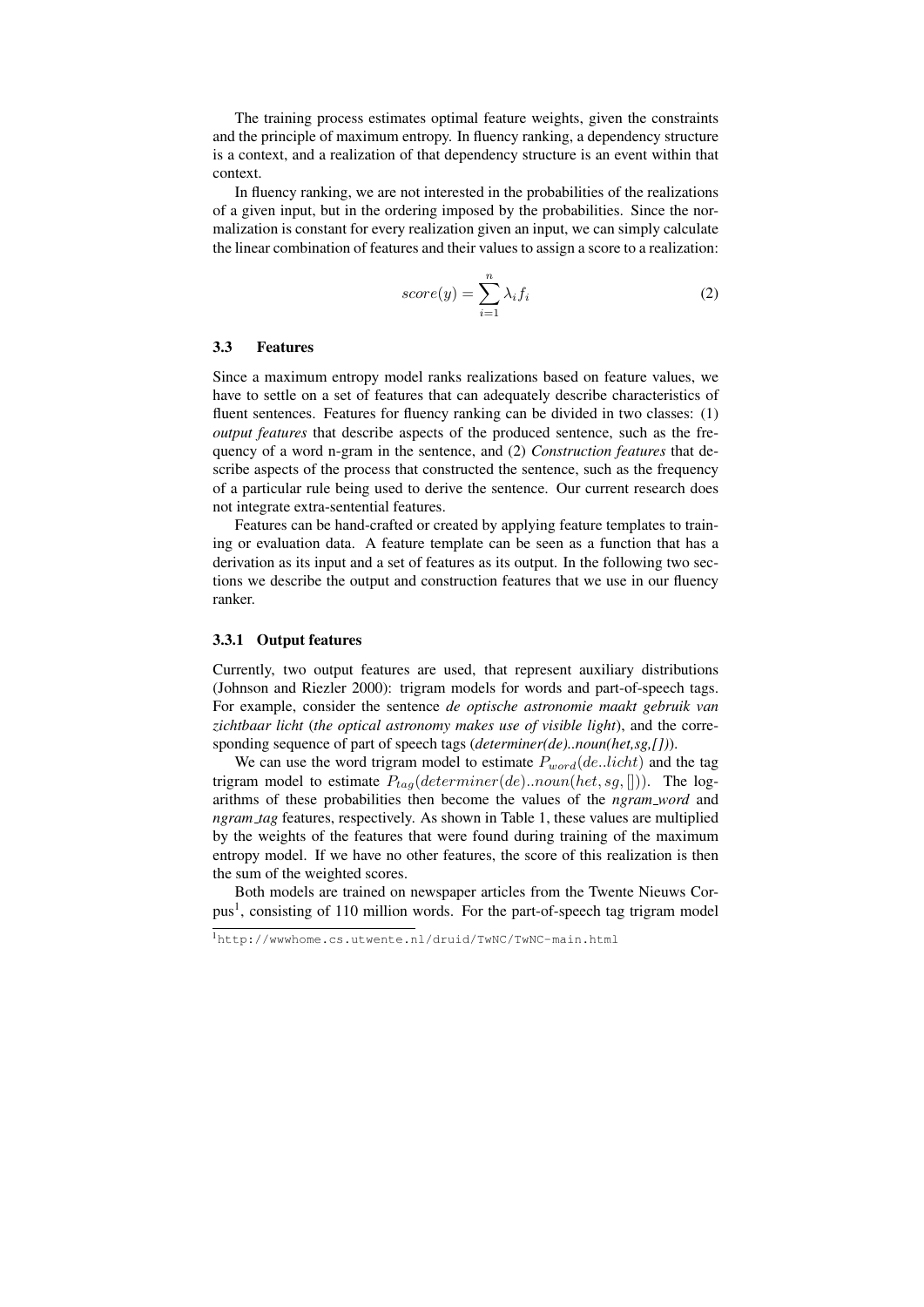| Feature                                           | Weight $(\lambda_i)$ | Value $(f_i)$ | $\lambda_i \cdot f_i$ |
|---------------------------------------------------|----------------------|---------------|-----------------------|
| ngram_word                                        | 0.0158               | $-62.70$      | $-0.9907$             |
| ngram_tag                                         | 0.0115               | $-24.05$      | $-0.2766$             |
| <b>Score</b> $(\sum_{i=1}^{n}$<br>$\lambda_i f_i$ |                      |               | $-1.2673$             |

Table 1: Example output feature values for the sentence *de optische astronomie maakt gebruik van zichtbaar licht* (*the optical astronomy makes use of visible light*). Each value multiplied by the feature weight that was found during training of the maximum entropy model. The score of the realization is obtained by summing the weighted feature values.

we use the Alpino part of speech tags.

The probability of unseen trigrams are estimated using linear interpolation smoothing (Brants 2000), where unknown word probabilities are estimated with Laplacian smoothing.

#### 3.3.2 Construction features

We experimented with construction features originating from parse disambiguation, as well as features specifically crafted for fluency ranking. The parse disambiguation features are used in the Alpino parser, and model linguistic phenomena that indicate preferred readings. Phenomena that are modeled include: topicalization of (non-)NPs and subjects; the use of long-distance/local dependencies; orderings in the middle field; identifiers of grammar rules used to build the derivation tree; and parent-daughter combinations.

Furthermore, we use some of features that were devised by Velldal (2008) for fluency ranking. These features describe local derivation sub-trees with optional grandparenting, including variants that contain the binned frequency and standard deviation of the words a sub-tree dominates over.

#### 3.4 Feature selection

Since most features are extracted automatically using feature templates, many features are not necessary in an effective model because they occur only sporadically, correlate strongly with other features in the model (they show the same behavior within specific events), or have little or no correlation to the ranking.

Feature selection tries to extract  $S \subset F$  from a set of features F, such that a model using  $S$  performs comparable to a model using  $F$ . This is particularly useful if  $|S| \ll |F|$ , which is true in our experiments where we compress the most effective model from 500,911 features to 2,200 features.

Frequency-based selection has often been used in the literature. In this method features that change often within the same context are selected. However, this approach does not account for overlapping or noisy features (De Kok 2010). For this reason, we use a maximum entropy selection method. In this selection method, a maximum entropy model is built one feature at a time, always selecting the feature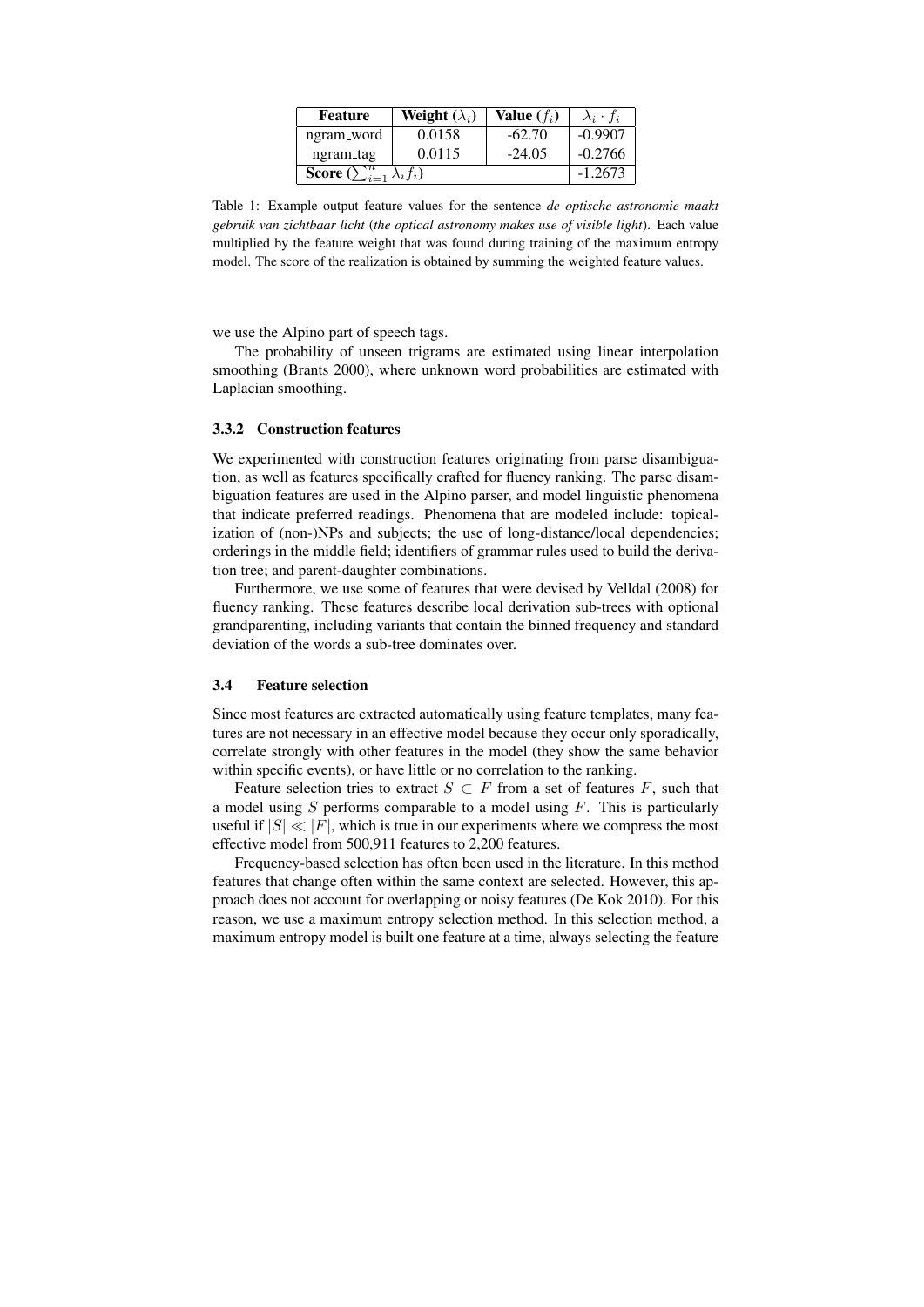the brings the model closest to the training data. To make this computationally tractable, the method assumes that the weights of features that were previously selected are not affected by the addition of a new feature. Since noisy and overlapping features do not contribute to the model, they are not selected.

## 4 Evaluation methodology and results

### 4.1 Sentence realizer

We evaluated the sentence realizer using the Alpino test suites and sentences from Wikipedia. These test suites contain sentences, and their manually corrected dependency structures. The test suites are used to detect regressions in the parser, and are now used for the same purpose in generation.

To test the sentence realizer we keep track of the fraction of dependency structures for which realizations could be constructed (coverage), the number of realizations, and the time required for constructing all realizations for a given dependency structure. Using this information, we can extract various interesting characteristics, such as the coverage of the realizer, and the average generation time for a dependency tree of a certain complexity.

We have evaluated the sentence realizer using three Alpino test suites (the socalled *g*, *h*, and *i* suites). These suites where created during grammar development, are generally of increasing complexity, and cover a wide array of lexical and grammatical phenomena. Additionally, we have created a new suite for the evaluation of the sentence realizer, based on sentences of 5 to 25 tokens that were randomly selected from the Dutch Wikipedia of August 2008<sup>2</sup>. This suite was added to evaluate the sentence realizer and fluency ranker on real-world data. Table 2 shows the coverage of the sentence realizer for these suites.

| <b>Suite</b>    | Inputs | $>1$ realization | Coverage $(\% )$ |
|-----------------|--------|------------------|------------------|
| g_suite         | 996    | 996              | 100.0            |
| h_suite         | 991    | 965              | 97.4             |
| <i>i_suite</i>  | 271    | 262              | 96.7             |
| Dutch Wikipedia | 15398  | 13701            | 89.0             |

Table 2: Coverage of the chart generator on various test suites.

As we can see in this table, coverage is complete for the *g* suite, and very good for the *h* and *i* suites. Most of the problematic dependency structures from the *h* and *i* suites contain lexical information that could not be found in the lexicon, nor be handled through the productive lexicon. There are also some less interesting cases, such as empty dependency structures, derived from sentences that only contain punctuation. As expected, the coverage on the Wikipedia suite is lower. In this suite, the generator encounters more unknown roots and noise, such as equations and English phrases.

<sup>2</sup>http://ilps.science.uva.nl/WikiXML/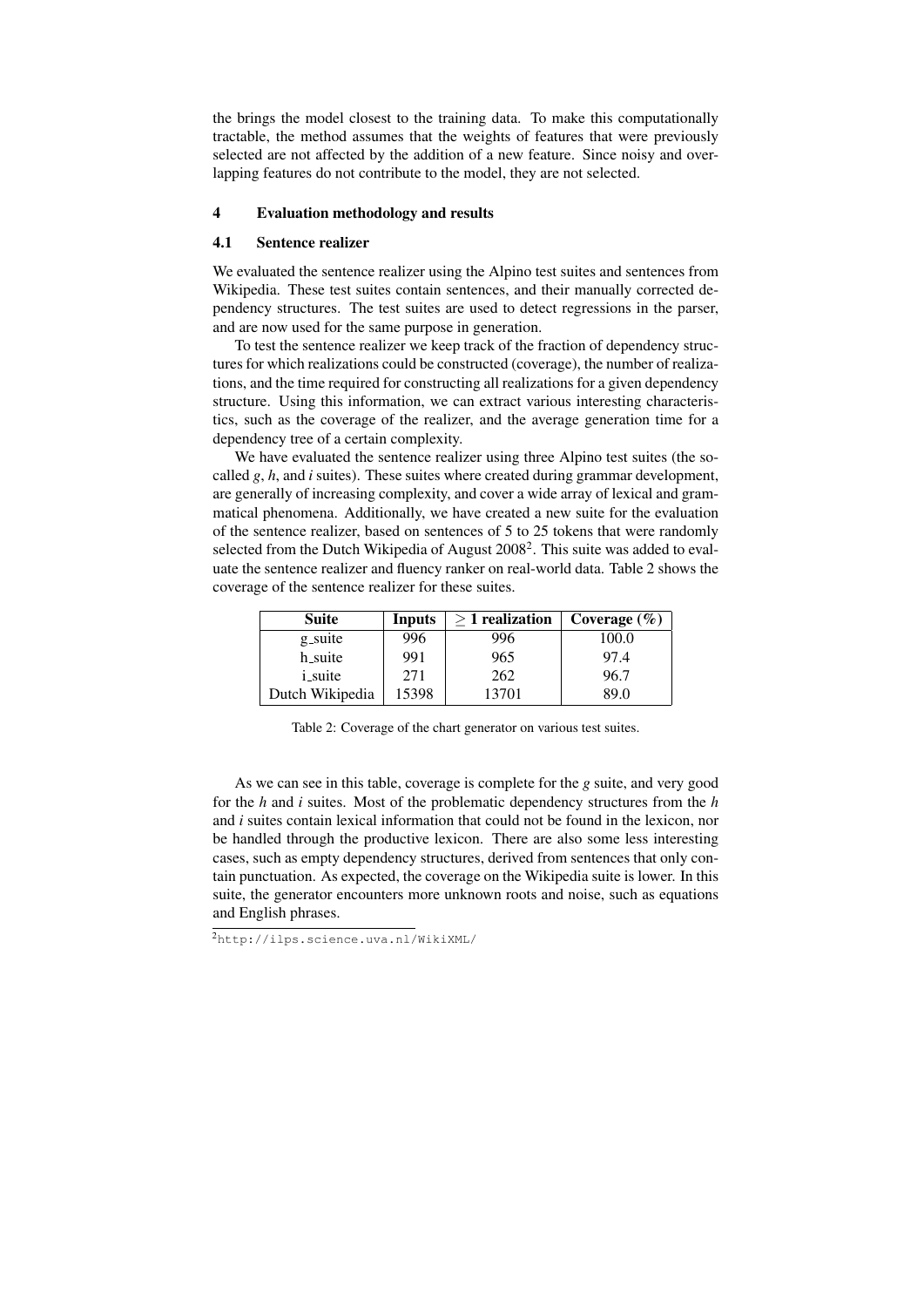

Figure 3: Average time for generating all realizations of dependency structures with a varying number of lexical items.

As described in Section 2.2, the worst-case time complexity of chart generation is exponential. Figure 3 shows the average time for generating all realizations of dependency structures with 5-22 roots, derived from the Wikipedia suite. The figure also shows the exponential after fitting with the average times. We can see that the amount of time required for generation grows enormously with the input complexity, but not yet exponentially.

## 4.2 Fluency ranking

#### 4.2.1 Generation of data

The training and evaluation data for the fluency ranker was created by parsing the Wikipedia sentences described in Section 4.1 using the Alpino parser. The dependency structure corresponding to the best parse as selected by the disambiguation component was extracted and assumed to be the correct parse. Alpino achieves a concept accuracy of around 90% on common Dutch Corpora (Van Noord 2007). Furthermore, we assume that the sentence from Wikipedia is the most fluent realization of the extracted dependency structure. This assumption often does not hold in the strict sense. If we are charitable, we can assume that a writer expresses meaning in the most fluent manner, however this does not exclude the possibility that there are multiple fluent realizations.

We then use the chart generator to build the sentences that realize each dependency structure. The derivation trees and associated feature structures for these realizations are compressed, and stored in a derivation tree-bank. We also assign a quality score to each realization by comparing it to the original Wikipedia sentence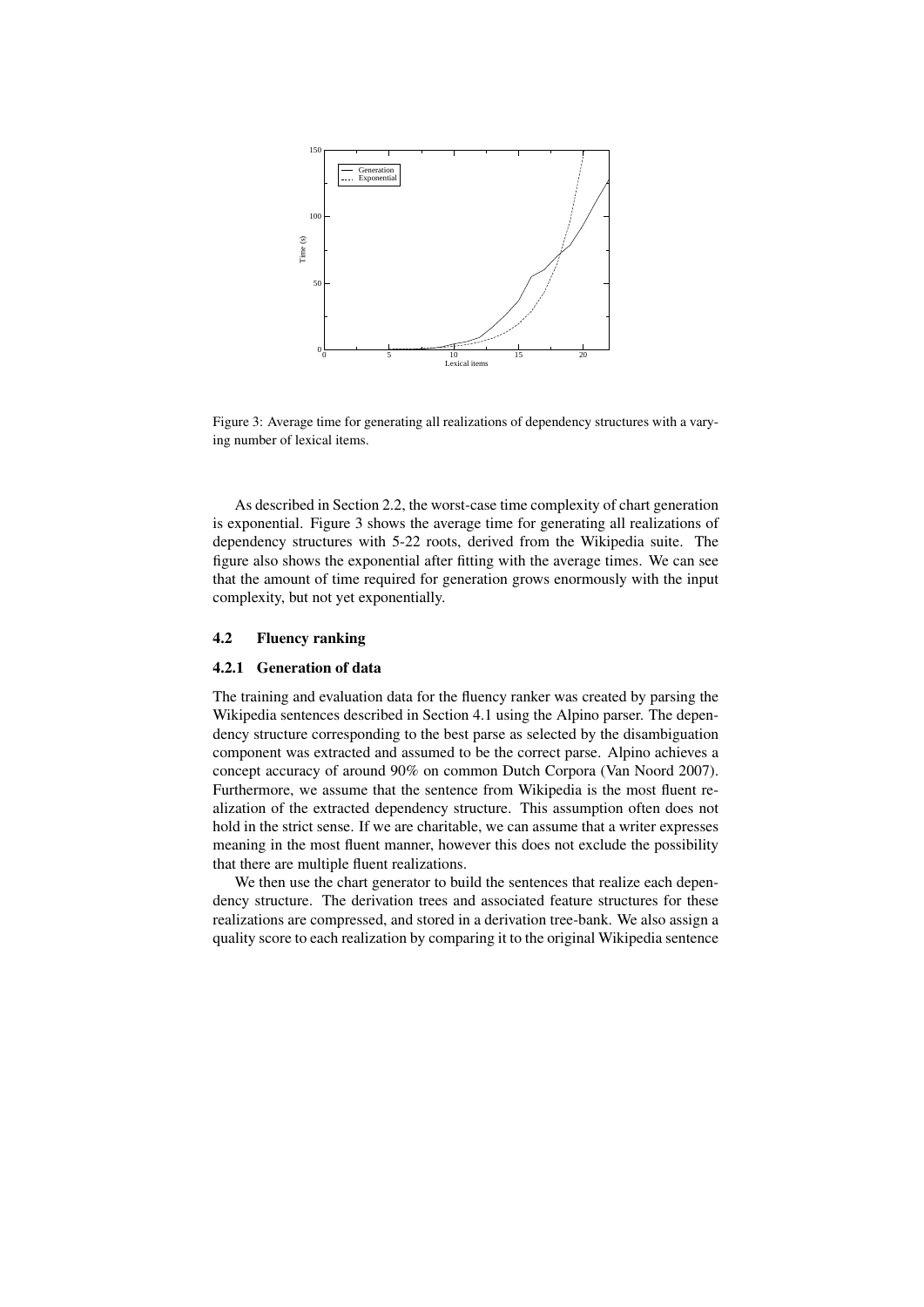using the General Text Matcher (GTM) method (Melamed et al. 2003). Finally, we extract the fluency features of all trees in the derivation tree-bank.

## 4.3 Training of the model

To assess the usefulness of various classes of features, we train fluency ranking models with different sets of features. Each model is trained using 6786 training instances, where each training instance represents a dependency structure, and consists of the quality score and extracted feature values for each realization of that dependency structure. For each training instance, we randomly select 100 realizations to get a representative sample of the training data. A maximum entropy model is trained with a Gaussian prior of 0.001.

### 4.3.1 Quantitative evaluation

The fluency ranking models are evaluated by applying the rankers to 6785 test cases, counting how often each model chooses the most fluent realization from the set of realizations for a particular dependency structure. The realization with the highest GTM score is considered to be the most fluent realization in the set (*best match*).

Table 3 shows an example of this methodology. The table contains the realizations of a dependency structure obtained by parsing the phrase *de geletterdheid van de volledige bevolking wordt geschat op 36%* (*the literacy of the full population is estimated to be 36%*), along with their quality scores, and the fluency scores assigned by the fluency ranking model. If the fluency ranker assigns the highest score to the realization with the highest quality, it picked the most fluent sentence. In our evaluation, we only consider dependency structures with  $\geq 5$  realizations (5032 instances) to make the task difficult enough.

| <b>Realization</b>                          | <b>Quality (GTM)</b> | <b>Ranker score</b> |
|---------------------------------------------|----------------------|---------------------|
| de geletterdheid van de volledige bevolking | 1.00                 | $-1.20$             |
| wordt geschat op 36%                        |                      |                     |
| de geletterdheid van de volledige bevolking | 0.74                 | $-1.56$             |
| wordt op 36% geschat                        |                      |                     |
| op 36% wordt de geletterdheid van de        | 0.65                 | $-1.66$             |
| volledige bevolking geschat                 |                      |                     |
| op 36% wordt de geletterdheid geschat van   | 0.51                 | $-1.81$             |
| de volledige bevolking                      |                      |                     |

Table 3: A fluency evaluation example for a dependency structure with four realizations. If the fluency ranker assigns the highest score to the realization that has the highest quality score (as in this example), the ranker has picked the most fluent realization.

For the evaluation of the accuracy of fluency ranking models we apply very mild feature selection using a low frequency cut-off, including features that change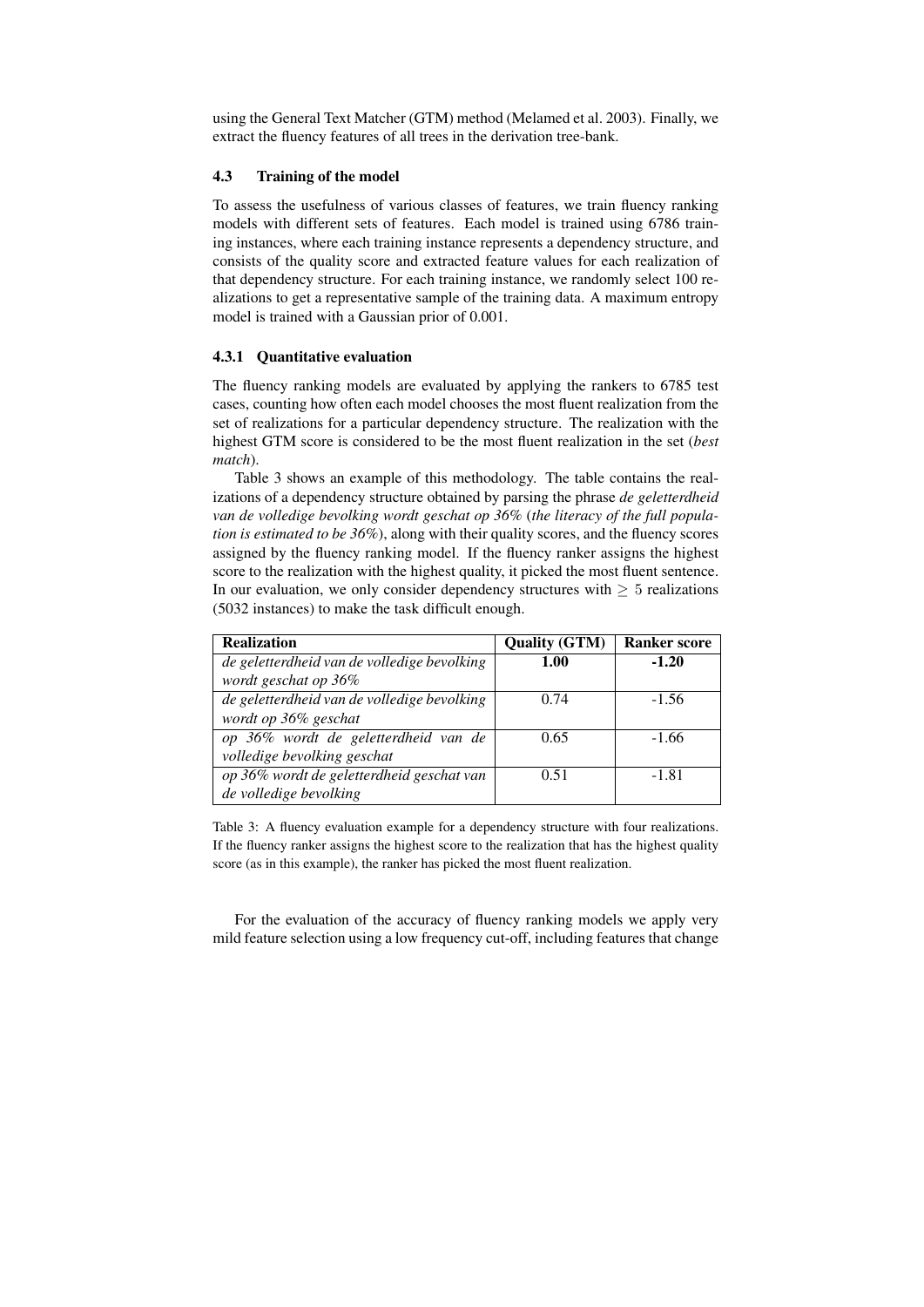their value within at least 4 contexts. Such a conservative selection has a negligible impact on the accuracy of the ranker, while making evaluation faster.

We have evaluated various different models consisting of different classes of features. In Table 4 we show the best match and GTM scores of the models that we evaluated. The first model (*ngram*) focuses purely on output features, integrating auxiliary distributions of the word and tag trigram models. Since this model is also trained using maximum entropy modeling, weights are assigned to each auxiliary distribution.

| Model           | Best match $(\% )$ | <b>GTM</b> |
|-----------------|--------------------|------------|
| ngram           | 33.35              | 0.6266     |
| $ngram + parse$ | 41.41              | 0.6586     |
| ngram + velldal | 43.60              | 0.6580     |
| all             | 44.69              | 0.6633     |

Table 4: Best match accuracies and GTM scores for fluency models incorporating n-gram, parse disambiguation, and Velldal's generation features. The model using a combination of these features outperforms models that do no include one (or more) of these feature sets.

Adding parse disambiguation features (*ngram + parse*) or Velldal's generation features (*ngram + velldal*) to the model improves performance considerably. Here, Velldal's features seem to have more effect, although many of the features extracted using Velldal's templates indirectly describe the same characteristics as the more linguistically-motivated parse disambiguation features. Finally, combining all these feature classes gives the best model.

The best match accuracies in Table 4 may seem relatively low, however, these scores should be seen as an indication of the relative performance of each model. Since we created the training and testing data from Wikipedia sentences, there was no manual verification that the dependency structure used was the correct reading of the original sentence. Additionally, we only have the original sentence as an annotation, while there is often more than one fluent sentence. For this reason, the next section describes a qualitative evaluation.

#### 4.3.2 Qualitative evaluation

We have performed a preliminary qualitative evaluation, by manually judging the realization that was selected by the fluency ranker with all features for 100 evaluation instances ourselves. To each selected realization, we assign one of three categories: fluent; neutral (fluent with some minor deficiency, such as missing punctuation or an harmless incorrect inflection); or non-fluent. We found that 80% of the evaluations was fluent, 8% neutral, and 12% not-fluent.

Nearly all of the realizations in the 'neutral' category had a missing comma where it would improve fluency, or an incorrect noun inflection. For efficiency, we currently generate with the minimum amount of punctuation possible. Allowing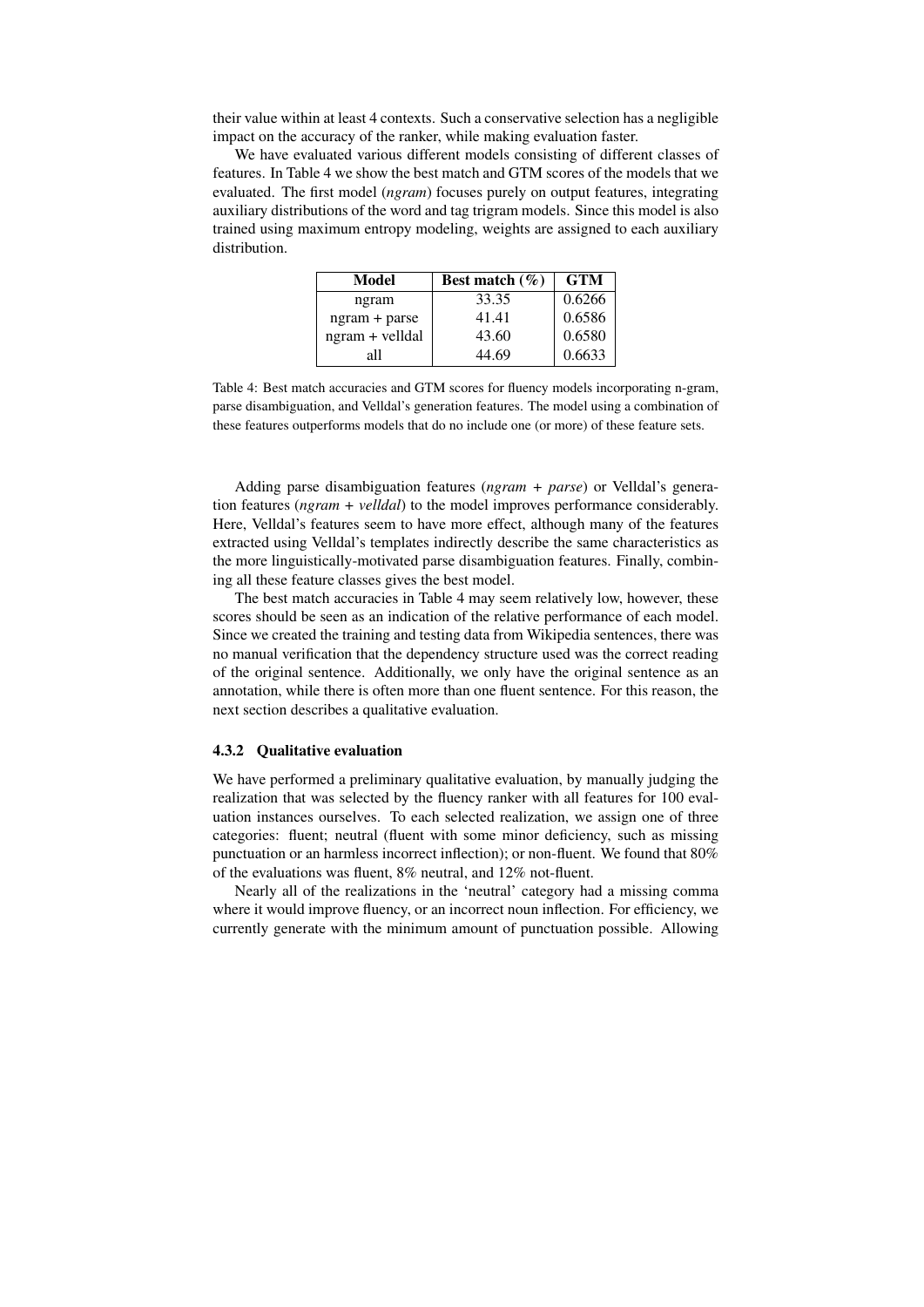more punctuation could improve readability. The incorrect noun inflections were produced by the productive lexicon.

Realizations in the 'not-fluent' category are more diverse, but a problem that we often encounter is ordering in coordinations. For instance, the fluency ranker currently has no preference for *de man en zijn hond* (*the man and his dog* over *zijn hond en de man* (*his dog and the man*), unless a particular case was seen in the training data.

### 4.3.3 Feature selection

Finally, we compress the best-performing model using feature selection. To compress the model, we first extract the best 10,000 features according to maximum entropy feature selection. We then create models of 100 to 10,000 features with a step size of 100 features. After plotting the accuracies of all models, we pick the amount of features that gives the same accuracy as the baseline model. The baseline model uses mild feature selection (excluding features with values that change within less than 4 contexts).

| Method              | <b>Features</b> | Accuracy $(\% )$ |
|---------------------|-----------------|------------------|
| no selection        | 500,911         | 44.83            |
| baseline (cutoff-4) | 90,521          | 44.69            |
| frequency           | 8,900           | 44.12            |
| maximum entropy     | 2.200           | 44.12            |

Table 5: Accuracies and model sizes after applying feature selection. Maximum entropy selection compresses the model enormously, while giving a accuracy comparable to other models.

As we can see in Table 5, only 2,200 features are required to make a model that performs comparably to a model with a fixed frequency-based cut-off. This model is tiny in comparison, and can give good insights in what features are important for fluency ranking (De Kok 2010). We also show the results of a frequency-based selection that picks the N most frequently changing features. This method results in a model that is more than four times larger than applying maximum entropy feature selection.

## 5 Conclusion

In this paper we have presented a sentence generator that leverages the Alpino grammar and lexicon to provide high-coverage realization from dependency structures. The sentence realizer uses a novel approach to top-down guidance, where information about expected and absent dependency relations is added to the dependency structure of lexical items. This ensures that only the required dependencies are present in derivations. The sentence generator also contains a fluency ranker which attempts to select the most fluent realization for a dependency structure.